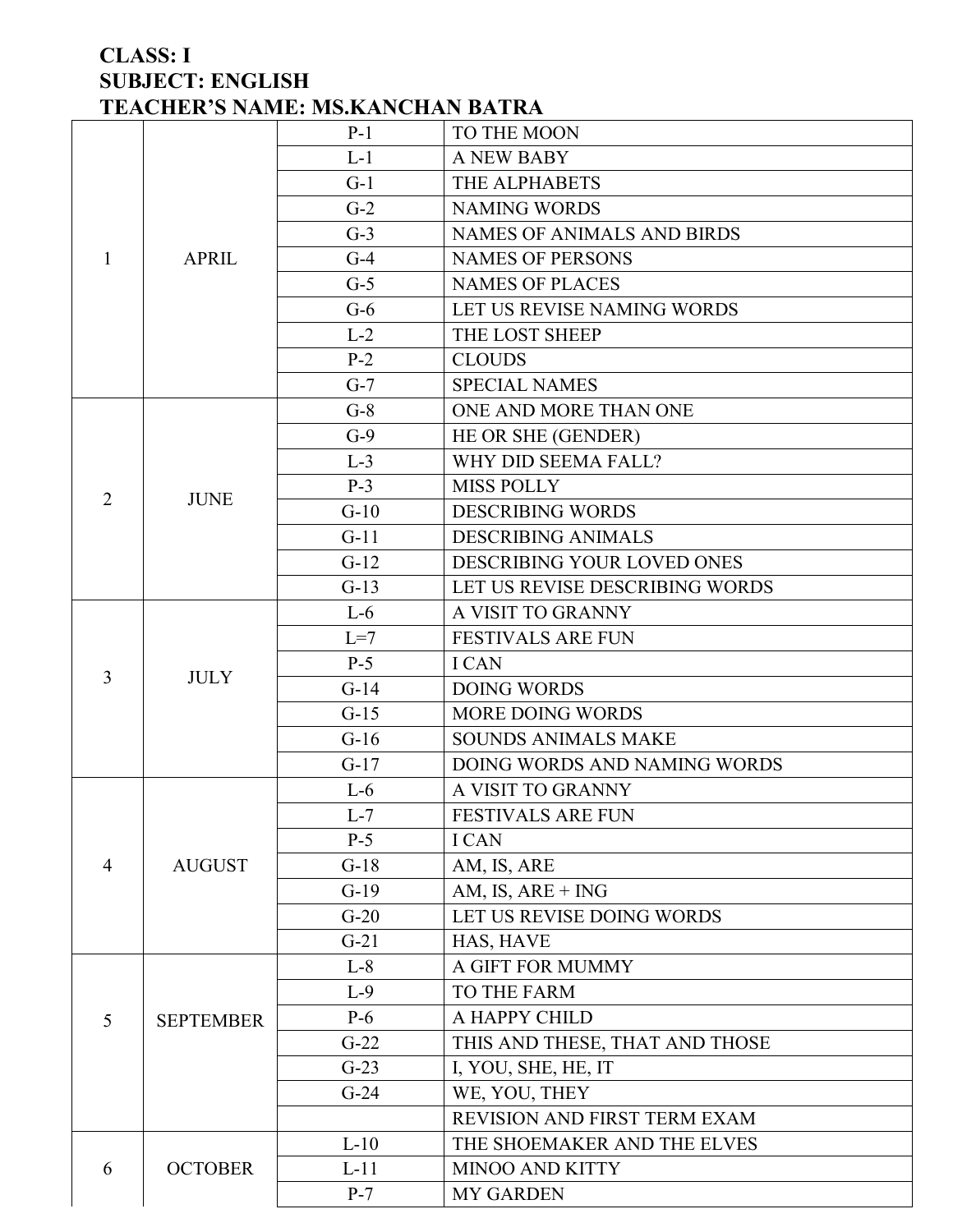|   |                 | $L-12$ | <b>TEENIU SAVES THE LION</b>  |
|---|-----------------|--------|-------------------------------|
|   |                 | $G-25$ | CAPITAL LETTERS AND FULL STOP |
|   |                 | $G-26$ | A OR AN                       |
|   |                 | $G-27$ | IN, ON, UNDER, NEAR, OVER     |
|   |                 | $L-13$ | TIME TO BE A ROCK             |
|   |                 | $P-8$  | <b>WHAT I LIKE</b>            |
|   |                 | $G-28$ | <b>JOINING WORDS</b>          |
|   |                 | $G-29$ | <b>COMPREHENSION</b>          |
| 8 | <b>NOVEMBER</b> | $G-30$ | <b>CREATIVE WRITING</b>       |
|   |                 | $G-31$ | <b>COMPOSITION</b>            |
|   |                 |        |                               |
|   |                 |        |                               |
|   |                 |        |                               |

# **CLASS 1 SUBJECT HINDI TEACHER'S NAME- SHEETAL CHOUBEY**

| S.NO           | <b>Month</b>  | <b>CONTENT</b>                                                                                                                                               |
|----------------|---------------|--------------------------------------------------------------------------------------------------------------------------------------------------------------|
| $\mathbf{1}$   | <b>April</b>  | पाठ 1 वनों का मेल पार्ट 2 मात्रा वाले शब्द व्याकरण पाठ एक भाषा <br>का ज्ञान पाठ 2 हिंदी वर्णमाला                                                             |
| 2              | June          | पाठ 3 संयुक्ताक्षर वाले शब्द पाठ 4 राजा की जीत पाठ 5 गांधीजी<br>कि बंदर व्याकरण पाठ 3 मात्राएं पाठ 4 शब्द और वाक्य पाठ 5 नाम<br>वाले शब्द                    |
| 3              | July          | पाठ 6 सच्चा मित्र पाठ 7 सादगी की मूरत पाठ 8 हंसी का खजाना<br>व्याकरण पाठ 6 लड़का लड़की पाठ 7 एक अनेक पाठ 8 समान अर्थ<br>वाले शब्द पाठ 9 उल्टे अर्थ वाले शब्द |
| $\overline{4}$ | <b>August</b> | पाठ 9 तितली रानी पाठ 10 अंगों का की हड़ताल पाठ 11 पटना की<br>सिर व्याकरण पाठ 10 सबका नाम पाठ 11 कैसाया कितना पाठ 12<br>काम बताने वाले शब्द                   |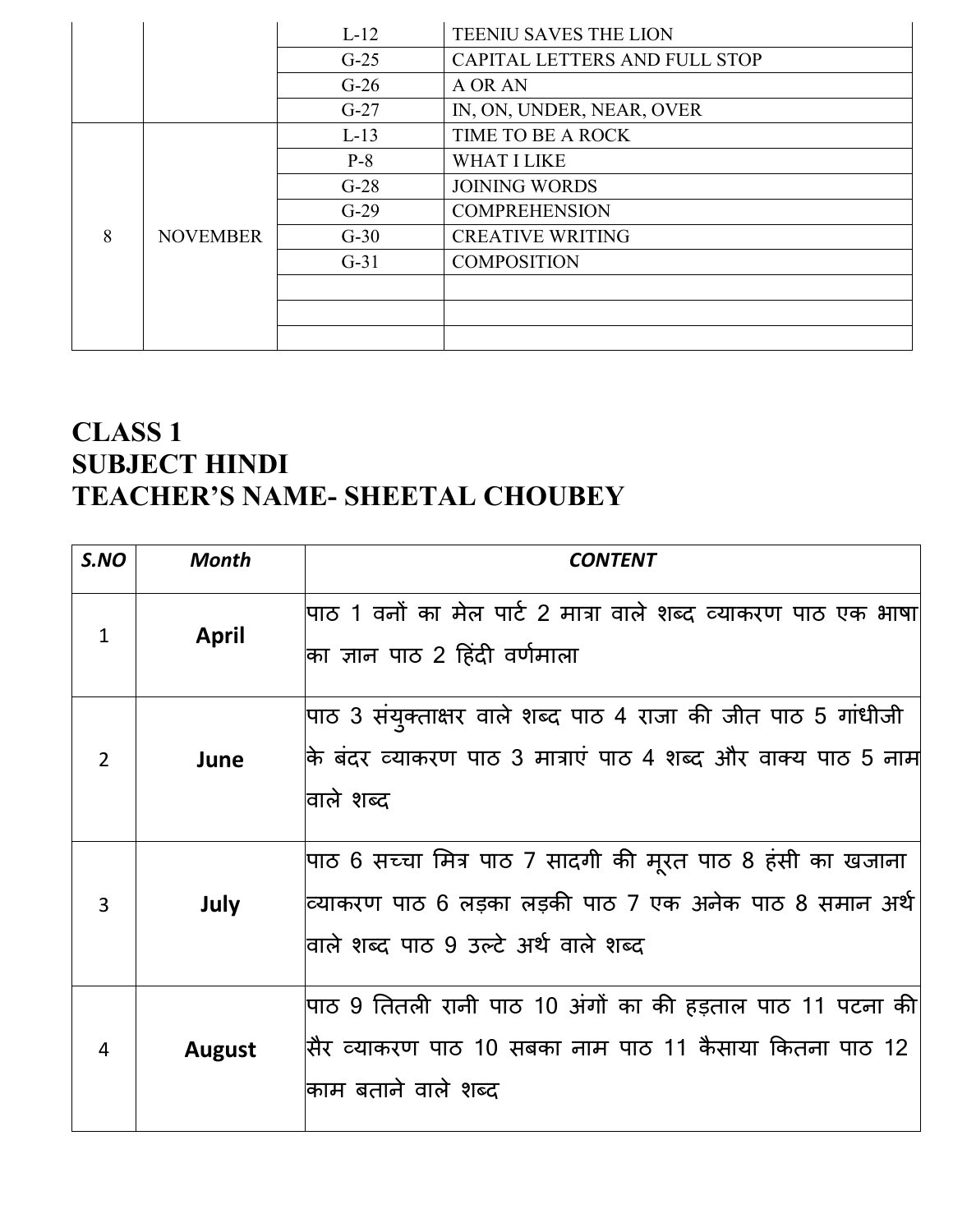| 5 | September       | पुनरावृति TERM II EXAM                                                                                                                  |
|---|-----------------|-----------------------------------------------------------------------------------------------------------------------------------------|
| 6 | October         | पाठ 12 पौधारोपण पाठ 13 संगति का फल व्याकरण पाठ 13 विराम चिन्ह पाठ 14<br>गिनती                                                           |
|   | <b>November</b> | पाठ 14खूंटा पंडित पाठ15 हीरा और कोयला पाठ 16 बूझो तो जाने व्याकरण 15 दिनों<br>और महिनों के नाम 16चित्र वर्णन ,17कहानी पठान 18वाक्य रचना |
| 8 | <b>December</b> | पुनरावृत्ति PT II EXAM                                                                                                                  |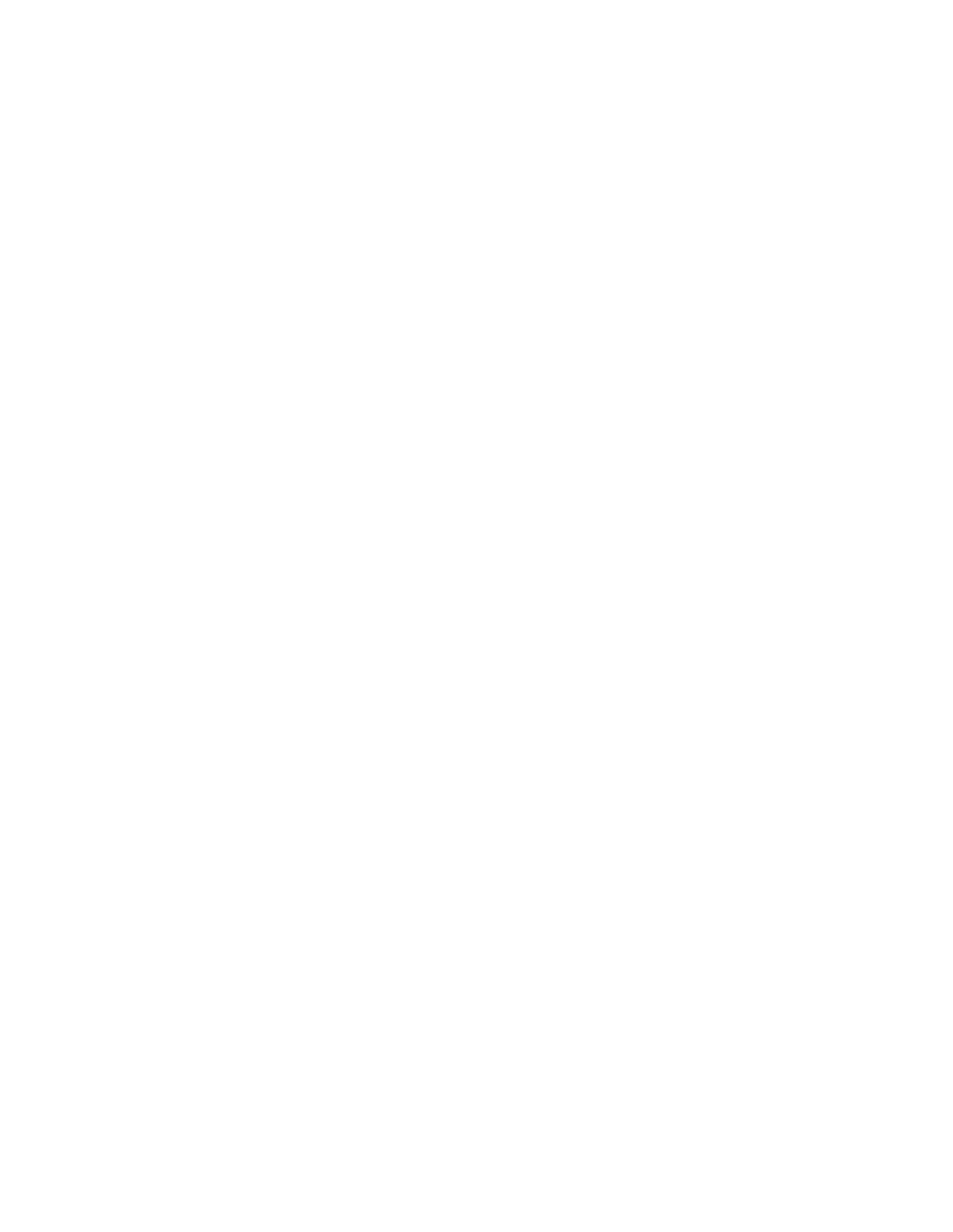## **CLASS: I SUBJECT: MATHEMATICS TEACHER'S NAME: MS. DEEPALI SATOKAR**

| S.NO.          | <b>MONTHS</b>    | <b>CHAPTER</b>   | <b>CONTENT</b>                                                                                                                      |
|----------------|------------------|------------------|-------------------------------------------------------------------------------------------------------------------------------------|
| $\mathbf{1}$   | <b>APRIL</b>     | $L-, 1, 2, 3$    | NUMBERS UP TO 10.<br>$\bullet$<br>NUMBERS FROM 11 TO 20.<br>$\bullet$<br><b>ADDITION AND</b><br>$\bullet$<br>SUBTRACTION WITHIN 20. |
| 2              | <b>JUNE</b>      | $L-4$            | NUMBERS FROM 20 TO 100.                                                                                                             |
| $\overline{3}$ | <b>JULY</b>      | $L-6, 7$         | MONEY.<br><b>COMPARISON</b>                                                                                                         |
| $\overline{4}$ | <b>AUGUST</b>    | $L-8,9$          | <b>MEASUREMENT</b><br>$\bullet$<br><b>SKIP COUNTING</b>                                                                             |
| 6              | <b>SEPTEMBER</b> |                  | REVISION AND FIRST TERM EXAMINATION                                                                                                 |
| $\overline{7}$ | <b>OCTOBER</b>   | $L-5,10$         | <b>ADDITION AND</b><br>$\bullet$<br><b>SUBTRACTION OF 2 DIGIT</b><br><b>NUMBERS</b><br><b>MULTIPLICATION</b>                        |
| 8              | <b>NOVEMBER</b>  | L-11, 12, 13, 14 | <b>SHAPES</b><br>$\bullet$<br><b>TIME</b><br>$\bullet$<br><b>PATTERN</b><br>$\bullet$<br><b>DATA HANDLING</b><br>$\bullet$          |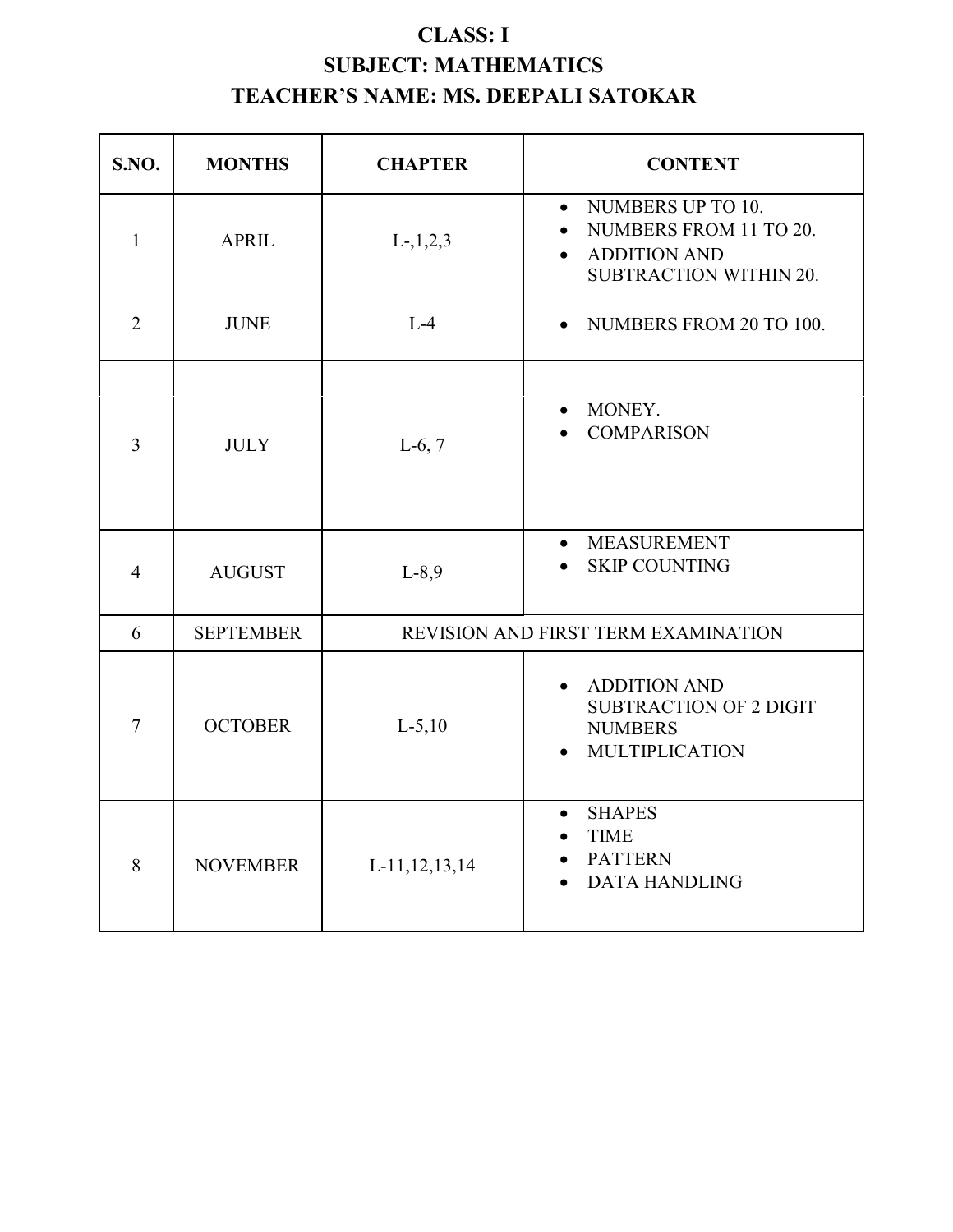## **CLASS: I SUBJECT: EVS TEACHER'S NAME: MS. CHAMANPREET KAUR**

| <b>S.NO.</b>   | <b>MONTHS</b>    | <b>CHAPTER</b>       | <b>CONTENT</b>                                                                                                                     |
|----------------|------------------|----------------------|------------------------------------------------------------------------------------------------------------------------------------|
| $\mathbf{1}$   | <b>APRIL</b>     | $L-1,2,3$            | <b>ABOUT MYSELF.</b><br>OUR BODY.<br><b>OUR SENSE ORGAN.</b>                                                                       |
| $\overline{2}$ | <b>JUNE</b>      | $L - 4, 5, 6$        | <b>OUR FAMILY.</b><br>ROLES IN A FAMILY.<br>AIR.                                                                                   |
| $\overline{3}$ | <b>JULY</b>      | $L-7,89,10,11,$      | WATER.<br>FOOD.<br><b>CLOTHES.</b><br>HOUSE.<br>DIFFERENT TYPES OF HOUSES                                                          |
| $\overline{4}$ | <b>AUGUST</b>    | $L-12, 13, 14$       | HABITS OF CLEANLINESS.<br>LIVING SAFETY.<br><b>OUR SCHOOL.</b>                                                                     |
| 5              | <b>SEPTEMBER</b> |                      | REVISION AND FIRST TERM EXAMINATION                                                                                                |
| 6              | <b>OCTOBER</b>   | L- 15, 16, 17        | PLACES IN OUR<br>NEIGHBOURHOOD.<br>LIVING THINGS GROW.<br>PLANTS AROUND US.                                                        |
| 7              | <b>NOVEMBER</b>  | L-18, 19, 20, 21, 22 | <b>ANIMALS AROUND US</b><br><b>DIRECTIONS</b><br>THE SUN, THE MOON, THE STARS<br>FUNCTIONS IN THE SCHOOL.<br><b>OUR FESTIVALS.</b> |
| 8              | DECEMBER+JANUARY |                      | <b>REVISION</b>                                                                                                                    |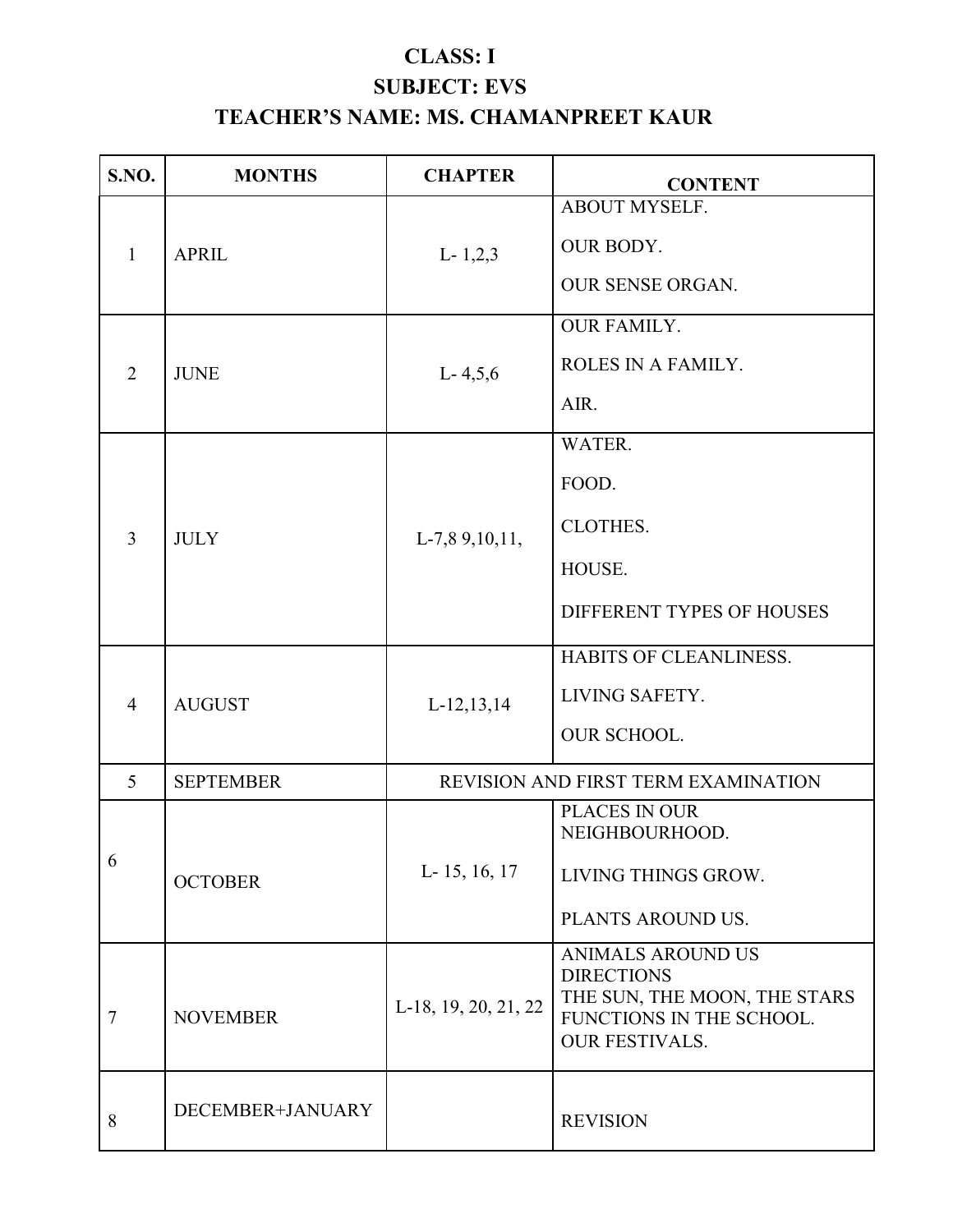## **CLASS: I**

## **SUBJECT: COMPUTER**

## **TEACHER'S NAME: MS. CHAMANPREET KAUR**

| SNO | <b>MONTHS</b>               | <b>CHAPTER</b> | <b>CONTENT</b>                                                   |
|-----|-----------------------------|----------------|------------------------------------------------------------------|
|     | <b>APRIL</b>                | $LS-1$         | <b>COMPUTER: A WONDERFUL MACHINE</b>                             |
| 2   | <b>JUNE</b>                 | $LS-2$         | <b>FEATURES OF COMPUTER</b>                                      |
| 4   | <b>JULY</b>                 | $LS-3$         | PLACES WHERE COMPUTER ARE USED                                   |
| 5   | <b>AUGUST</b>               | $LS-4$         | <b>PARTS OF COMPUTER</b>                                         |
| 6   | <b>SEPTEMBER</b>            | $LS-5$         | USES OF A KEYBOARD+ REVISION FOR FIRST<br><b>TERM</b>            |
| 7   | <b>OCTOBER</b>              | $LS-6$         | <b>USES OF MOUSE</b>                                             |
| 8   | <b>NOVEMBER</b>             | $LS-7, 8$      | <b>INTRODUCTION TO PAINT</b><br><b>INTRODUCTION TO TUX PAINT</b> |
| 9   | DECEMBER+<br><b>JANUARY</b> |                | <b>REVISION FOR SECOND TERM</b>                                  |

## **CLASS: I**

## **SUBJECT: GENERAL KHOWLDGE TEACHER'S NAME: MRS. DEEPALI SATOKAR**

| S.NO.          | <b>MONTHS</b>                                                                                                        | <b>CHAPTER</b>                                                                                         | <b>CONTENT</b>                       |
|----------------|----------------------------------------------------------------------------------------------------------------------|--------------------------------------------------------------------------------------------------------|--------------------------------------|
|                |                                                                                                                      | $L-1,2$                                                                                                | MY PERSONAL DIARY<br>YOUR BODY       |
| $\overline{2}$ |                                                                                                                      |                                                                                                        | LETS GROUP TOGETHER                  |
| $\overline{3}$ | <b>APRIL</b><br><b>JUNE</b><br><b>JULY</b><br><b>AUGUST</b><br><b>SEPTEMBER</b><br><b>OCTOBER</b><br><b>NOVEMBER</b> |                                                                                                        | <b>OPPOSITES</b>                     |
|                |                                                                                                                      |                                                                                                        | <b>ODD ONE OUT</b>                   |
|                |                                                                                                                      |                                                                                                        | <b>ANIMAL WORLD</b>                  |
|                |                                                                                                                      |                                                                                                        | TREES SHRUBS AND CLIMBERS.           |
| $\overline{4}$ |                                                                                                                      |                                                                                                        | FLOWER, FRUITS AND VEGETABLES        |
|                |                                                                                                                      |                                                                                                        | SUN .MOON, STARS AND EARTH.          |
|                |                                                                                                                      |                                                                                                        | <b>COMPUTERS</b>                     |
|                |                                                                                                                      |                                                                                                        | <b>OUR COUNTRY INDIA</b>             |
| 5              |                                                                                                                      | $L-10, 11, 12, 13$                                                                                     | <b>FAMOUS PERSONALITIES OF INDIA</b> |
|                |                                                                                                                      | <b>QUIZ AND L-3</b><br>$L-4, 5$<br>L-6,7,8,AND 9<br>$L-14, 15$<br>$L-16,17$<br>$L-18,19$<br>L-20,21,22 | <b>RELIGIONS OF INDIA</b>            |
|                |                                                                                                                      |                                                                                                        | <b>FAMOUS MONUMENTS OF INDIA</b>     |
| 6              |                                                                                                                      |                                                                                                        | OUR NATIONAL SYMBOLS.                |
| $\overline{7}$ |                                                                                                                      |                                                                                                        | <b>OUR WORLD</b>                     |
|                |                                                                                                                      |                                                                                                        | <b>CARTOON FRIENDS</b>               |
| 8              |                                                                                                                      |                                                                                                        | <b>INDOOR AND OUTDOOR GAMES</b>      |
|                |                                                                                                                      |                                                                                                        | <b>SPORTS EQUIPMENTS</b>             |
|                |                                                                                                                      |                                                                                                        | <b>SPORTS PERSONALITIES</b>          |
|                |                                                                                                                      |                                                                                                        | <b>MENTAL ABILITY</b>                |
|                |                                                                                                                      |                                                                                                        | <b>QUESTIONS AND ANSWERS</b>         |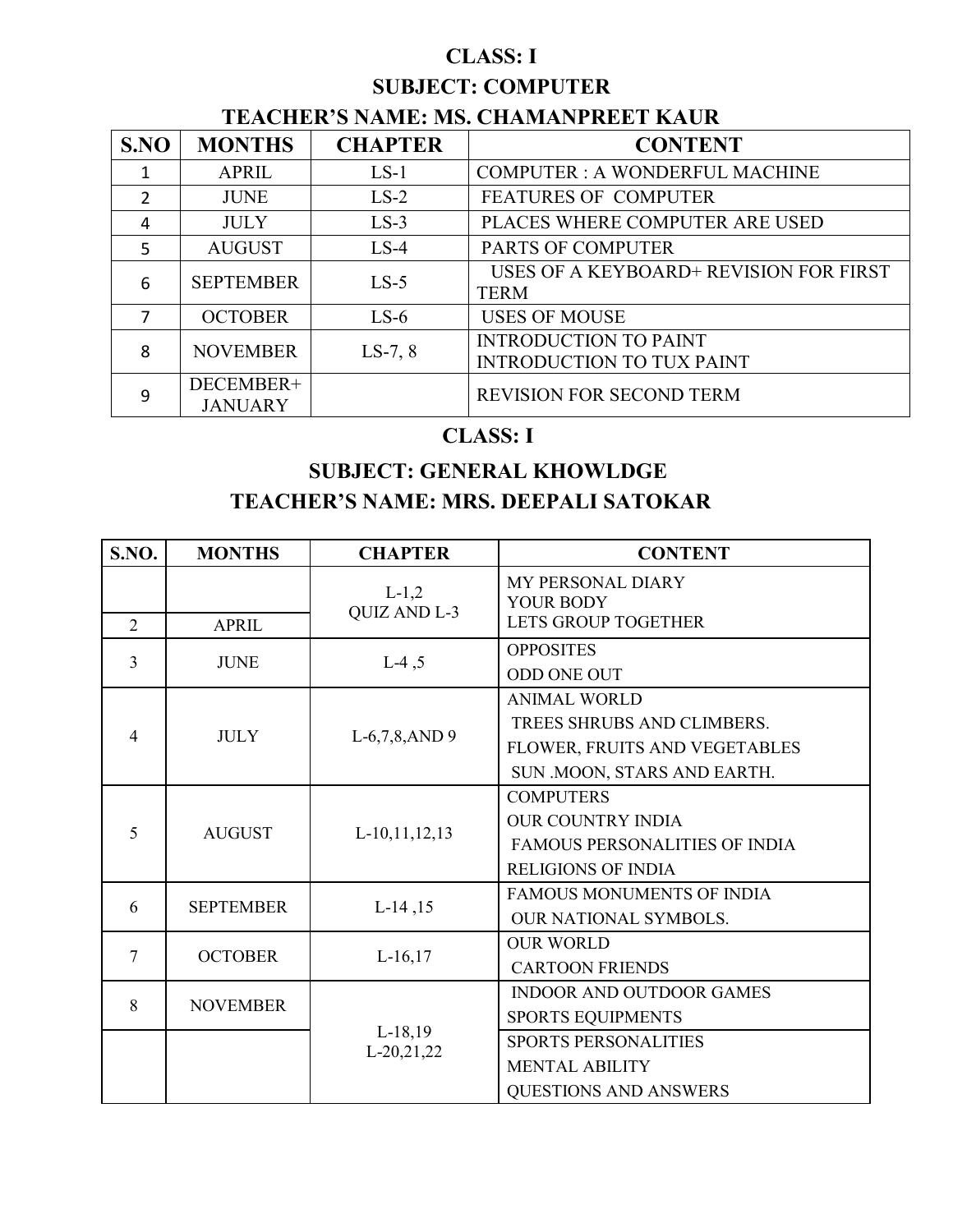# **CLASS: I SUBJECT: VALUE EDUCATION TEACHER'S NAME: MRS. DEEPALI SATOKAR**

| <b>S.NO.</b>   | <b>MONTHS</b>    | <b>CHAPTER</b> | <b>CONTENT</b>            |
|----------------|------------------|----------------|---------------------------|
|                |                  | $L-1A$         | DOING THINGS ON OUR OWN.  |
| $\overline{2}$ | <b>APRIL</b>     | $L-1B$ ,       | DOING THINGS ON OUR OWN.  |
|                |                  | 2A             | BEING CLEAN AND TIDY.     |
| 3              | <b>JUNE</b>      | $L-2B$ ,       | BEING CLEAN AND TIDY.     |
|                |                  | 3A             | <b>BEING CHEERFUL.</b>    |
|                |                  | $L-3B$ ,       | <b>BEING CHEERFUL.</b>    |
| $\overline{4}$ | <b>JULY</b>      | 4A,            | LOVE BEGINS AT HOME.      |
|                |                  | 4B             | LOVE BEGINS AT HOME.      |
|                |                  | $L-5A$ ,       | LOVE EXTENDS TO SCHOOL.   |
| 5              | <b>AUGUST</b>    | 5B             | LOVE EXTENDS TO SCHOOL.   |
|                |                  |                |                           |
| 6              | <b>SEPTEMBER</b> | $L-6A$         | LOVE YOUR NEIGHBOR.       |
| $\overline{7}$ |                  | $L-6B$ ,       | LOVE YOUR NEIGHBOR.       |
|                | <b>OCTOBER</b>   | 7A             | KINDNESS TO ANIMAL.       |
| 8              | <b>NOVEMBER</b>  | $L-7B$         | <b>KINDNESS TO ANIMAL</b> |
|                |                  | $L - 8$        | <b>LOVE GOD</b>           |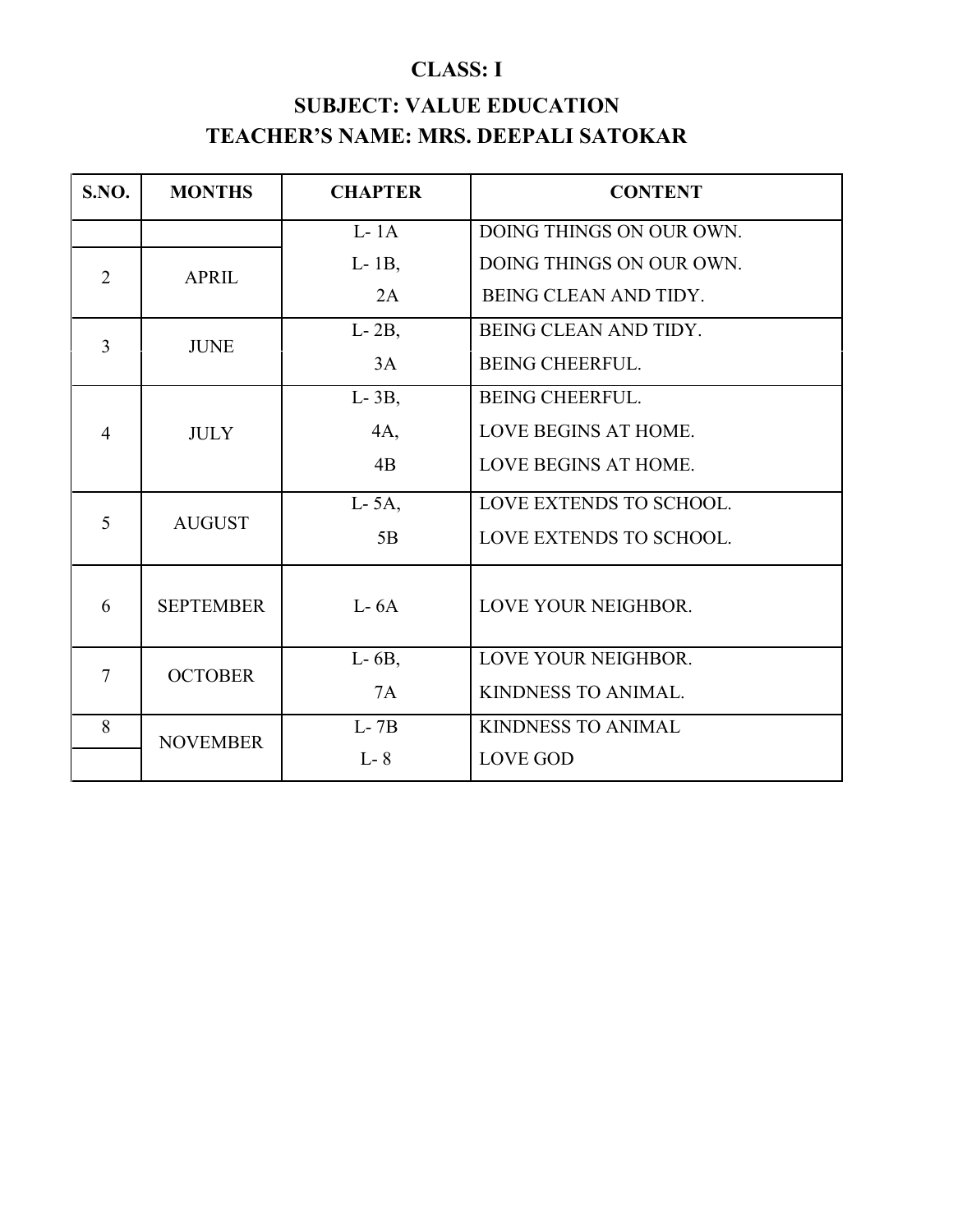|                | <b>CLASS: I</b><br><b>SUBJECT:MUSIC</b> |                                   |  |  |
|----------------|-----------------------------------------|-----------------------------------|--|--|
|                |                                         |                                   |  |  |
|                |                                         | TEACHER'S NAME: MS. ANUSHA SHARMA |  |  |
| S.NO           | <b>MONTHS</b>                           | <b>CONTENTS</b>                   |  |  |
| 1              | <b>MARCH</b>                            | <b>HAMKO MAN KI SHAKTI DENA</b>   |  |  |
| $\overline{2}$ | <b>APRIL</b>                            | <b>ENGLISH PRAYER</b>             |  |  |
| $\overline{3}$ | <b>JUNE</b>                             | <b>NATIONAL ANTHEM</b>            |  |  |
| $\overline{4}$ | <b>JULY</b>                             | <b>SURRAJ CHAND SITARE GEET</b>   |  |  |
| 5              | <b>AUGUST</b>                           | PATRIOTIC SONG                    |  |  |
| 6              | <b>SEPTEMBER</b>                        | <b>SARGAM SONG</b>                |  |  |
| $\overline{7}$ | <b>OCTOBER</b>                          | NANHA MUNHA RAHI HU SONG          |  |  |
| 8              | <b>NOVEMBER</b>                         | <b>PRAYER SONG</b>                |  |  |
| 9              | <b>DECEMBER</b>                         | PRACTICE OF ALL SONGS             |  |  |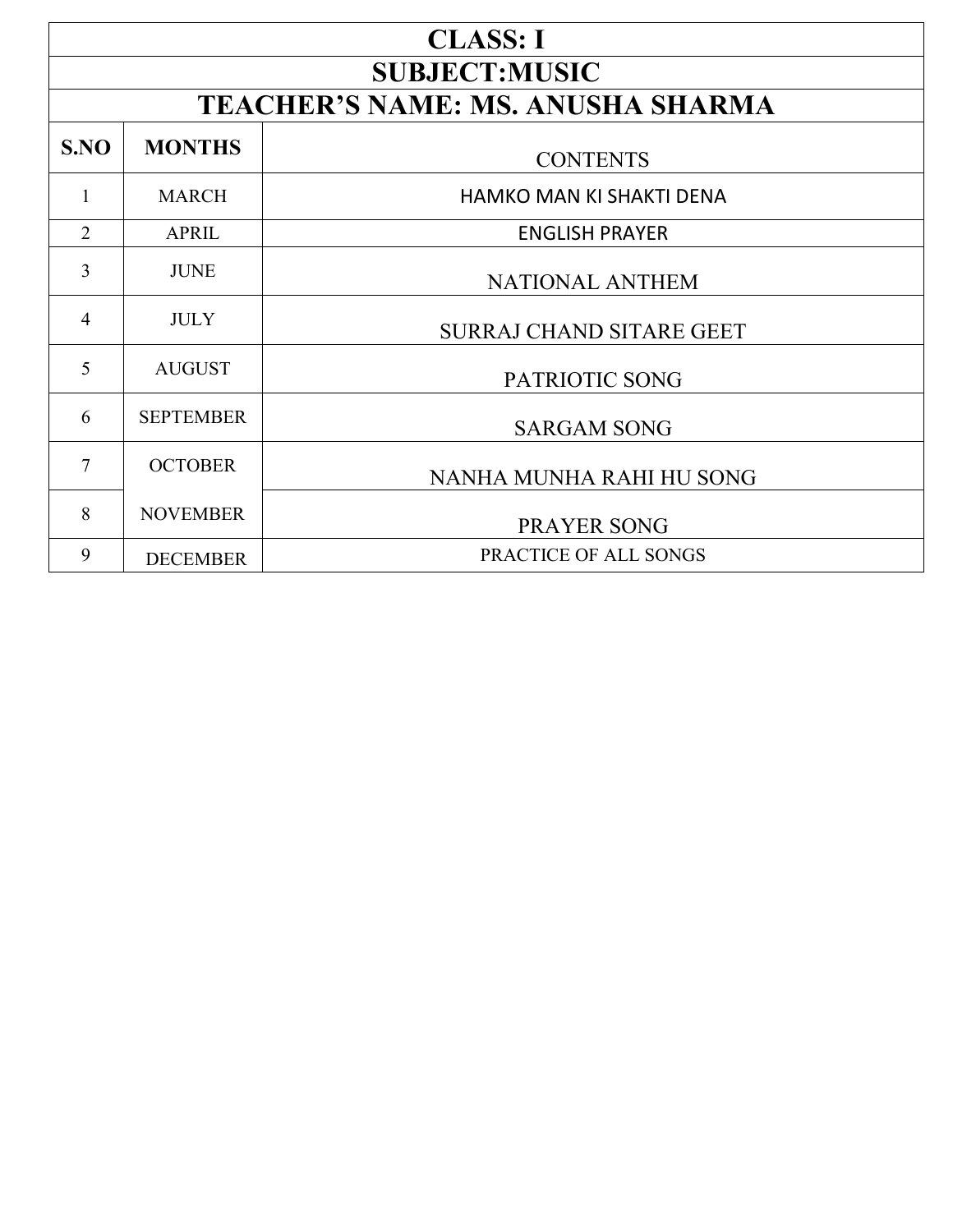#### **CLASS: I**

#### **SUBJECT: ART & CRAFT**

## **TEACHER'S NAME: MRS. SUNITA SHRIVASTAVA**

| S.No           | <b>MONTHS</b> | <b>CHAPTER</b>         | <b>CONTENT</b>                  |
|----------------|---------------|------------------------|---------------------------------|
|                |               | TANGY ORANGE,          |                                 |
|                |               | A BIG DUCK             |                                 |
| 1              | <b>MARCH</b>  | <b>BEST FRIEND</b>     | Page No 3,4,5 & 6               |
|                |               | YUMMY COOL - ICE CREAM |                                 |
|                |               | <b>EXTRA MARK</b>      |                                 |
|                |               | MY GLASS OF HEALTH     |                                 |
|                |               | <b>DOREMON</b>         |                                 |
|                |               | THE FLYING HUT         | Page No 7,8,9,10,11 & 12        |
| 2              | <b>APRIL</b>  | <b>LITTLE BIRDIE</b>   |                                 |
|                |               | MUSHROOM HUT           |                                 |
|                |               | <b>JAGGI THE JOKER</b> |                                 |
|                |               | <b>EXTRA MARK</b>      |                                 |
|                |               | PROUD TO BE AN INDIAN  |                                 |
|                |               | HEALTY CAPSICUM        |                                 |
|                |               | <b>HOW TO DRAW</b>     |                                 |
| 3              | <b>JUNE</b>   | NATKHAT KANHA          | Page No 13, 14, 15, 16, 17 & 18 |
|                |               | <b>LITTLE BIRDIE</b>   |                                 |
|                |               | <b>HONEY BEE</b>       |                                 |
|                |               | <b>EXTRA MARK</b>      |                                 |
|                |               | STENCIL MASK           |                                 |
|                |               | <b>STENCIL</b>         |                                 |
| $\overline{4}$ | <b>JULY</b>   | <b>STENCIL ART</b>     | Page No 19,20,23 & 24           |
|                |               | A BIG PUMPKIN          |                                 |
|                |               | <b>EXTRA MARK</b>      |                                 |
| 5              | <b>AUGUST</b> | ROW YOUR BOAT          | Page No 25,26,27 & 28           |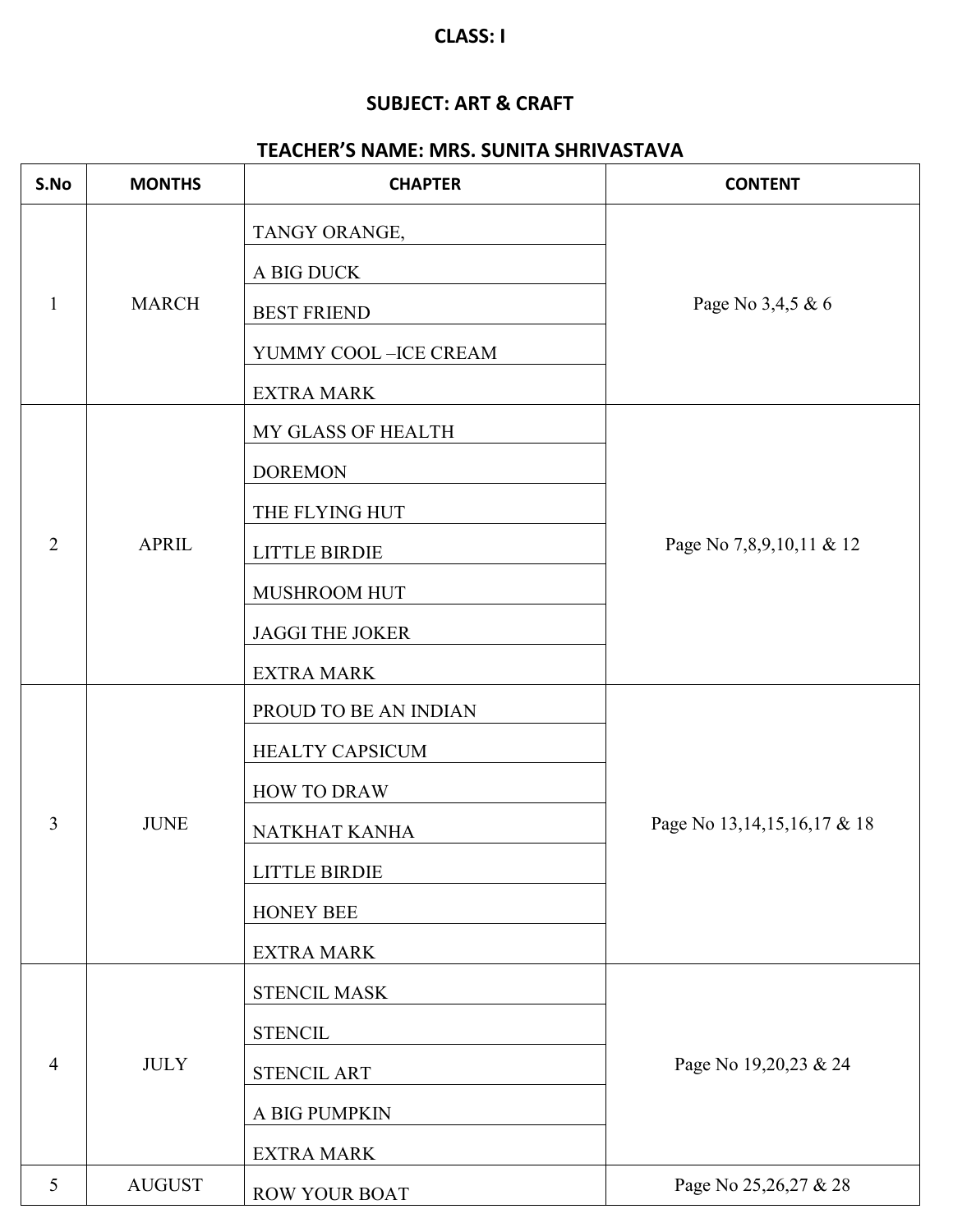|   |                  | <b>FRESH FRUITS</b>      |                             |
|---|------------------|--------------------------|-----------------------------|
|   |                  | <b>ENVY-THE RAVANA</b>   |                             |
|   |                  | <b>ANGRY BIRD</b>        |                             |
|   |                  | <b>EXTRA MARK</b>        |                             |
| 6 | <b>SEPTEMBER</b> | DRAGON FLIES             | Page No 29                  |
|   |                  | <b>EXTRA MARK</b>        |                             |
|   |                  | <b>BEAUTIFUL FLOWERS</b> |                             |
|   |                  | <b>SNOW MAN</b>          |                             |
| 7 | <b>OCTOBER</b>   | TWO LITTLE FRIENDS       | Page No 30, 31, 32, 33 & 34 |
|   |                  | <b>LITTLE BIRDIES</b>    |                             |
|   |                  | <b>DRESS DESIGNING</b>   |                             |
|   |                  | <b>EXTRA MARK</b>        |                             |
|   |                  | A FISH WITH AN UMBRELLA  |                             |
| 8 | <b>NOVEMBER</b>  | <b>SMART OWL</b>         | Page No 35 & 36             |
|   |                  | <b>EXTRA MARK</b>        |                             |
|   |                  | <b>BOAT</b>              |                             |
|   |                  | HAPPY SUNFLOWER          |                             |
| 9 | <b>DECEMBER</b>  | THE KING OF JUNGLE       | Page No 37,38,39 & 40       |
|   |                  | HOLI SPLASH              |                             |
|   |                  | <b>EXTRA MARK</b>        |                             |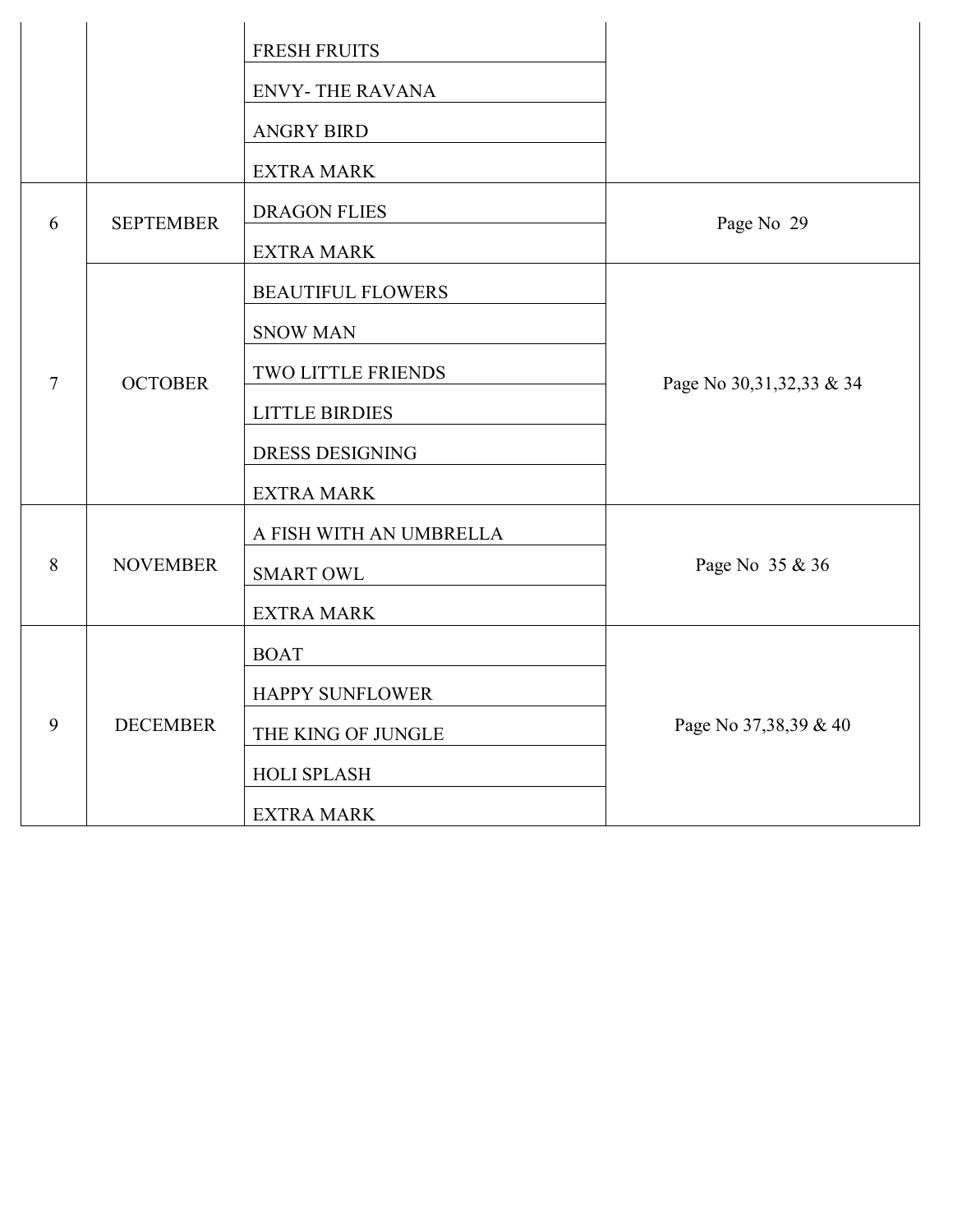| <b>CLASS: I</b>                               |                  |                                                                                                                          |  |
|-----------------------------------------------|------------------|--------------------------------------------------------------------------------------------------------------------------|--|
| <b>SUBJECT:DANCE</b>                          |                  |                                                                                                                          |  |
| <b>TEACHER'S NAME: MR. BHASKAR SHRIVASTAV</b> |                  |                                                                                                                          |  |
| S.NO                                          | <b>MONTHS</b>    | <b>CONTENTS</b>                                                                                                          |  |
| 1                                             | <b>MARCH</b>     | BASIC COURSE (WESTERN, BOLLYWOOD, HIP HOP)<br><b>BASIC STRETCHING</b><br><b>BASIC STEPS</b><br><b>BASIC CHOREOGRAPHY</b> |  |
| $\overline{2}$                                | <b>APRIL</b>     | PARTS OF HIP HOP CULTURE<br><b>DANCE</b><br><b>MUSIC</b>                                                                 |  |
|                                               |                  | <b>GRAFFITTI</b><br><b>RAP</b>                                                                                           |  |
| 3                                             | <b>JUNE</b>      | <b>CONTEMPORARY</b><br>REVISION OF ALL PREVIOUS CHOREOGRAPHIES AND BASICSTEPS<br>NEW WESTERN CHOREOGRAPHY                |  |
| 5                                             | <b>JULY</b>      | <b>INDIAN DANCE FORMS (CLASSICAL AND FOLK)</b><br><b>FOLK DANCE</b><br><b>STYLES OF FOLK DANCE</b>                       |  |
| 6                                             | <b>AUGUST</b>    | <b>INTERMIDIATE COURSE</b><br><b>INTERMIDIATE STEPS</b><br>CHOREOGRAPHY ON PARTIOTIC SONG                                |  |
| 7                                             | <b>SEPTEMBER</b> | <b>PROP WORK</b><br>HOW TO USE PROPS<br><b>CHOREOGRAPHY USING PROPS</b>                                                  |  |
| 8                                             | <b>OCTOBER</b>   | <b>FREESTYLE</b><br><b>HOW TO FREESTYLE</b><br>HOW TO DANCE ON ANY MUSIC<br>SPORTS DAY PREPRATION                        |  |
| 9                                             | <b>NOVEMBER</b>  | <b>ADVANCE COURSE</b><br><b>ADVANCE STEPS</b><br>ADVANCE CHOREOGRAPHY<br>POWER MOVES (FORWARD ROLL, BACKWARD ROLL)       |  |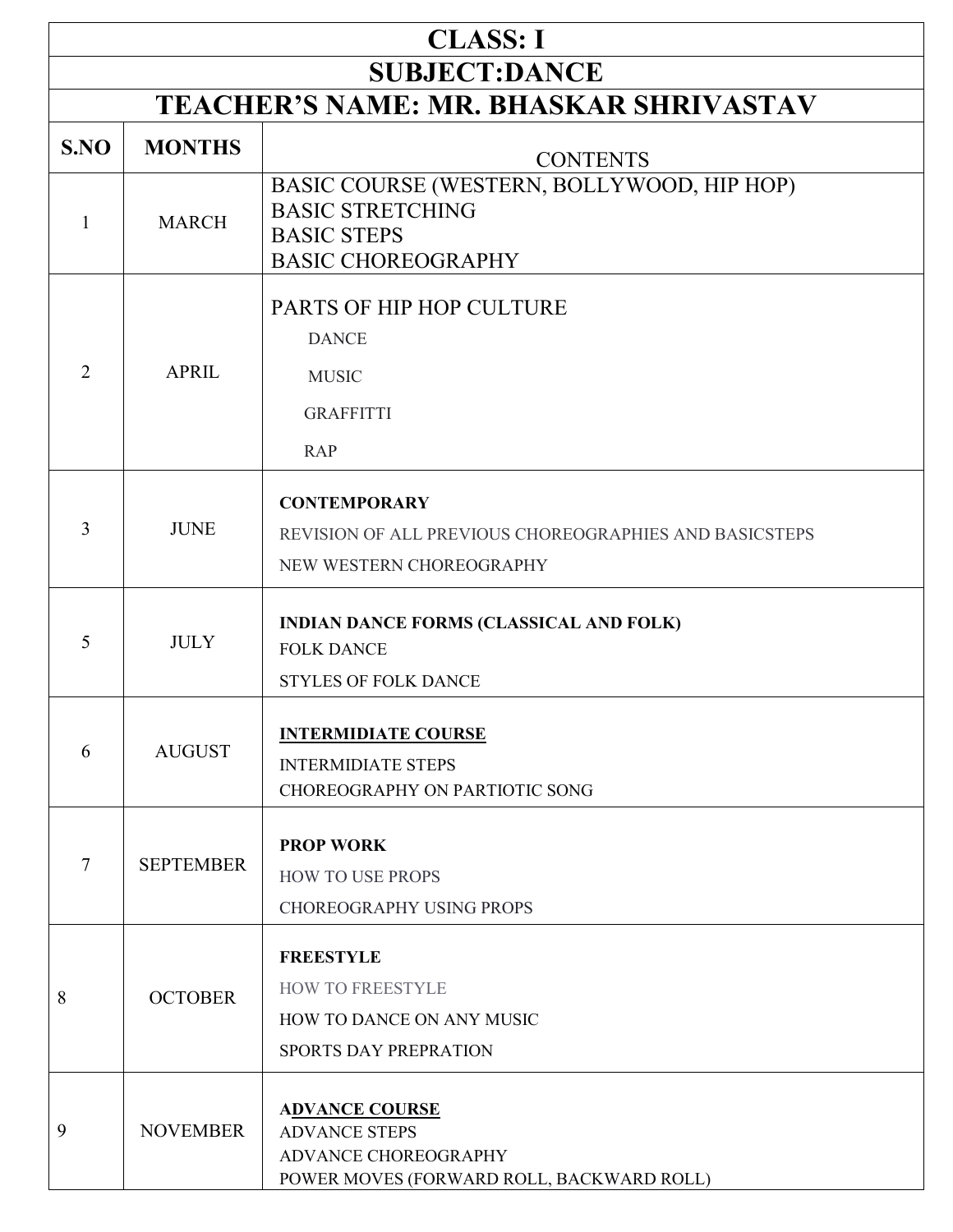|    |                 | VARIATION OF ADVANCE STEPS      |
|----|-----------------|---------------------------------|
| 10 | <b>DECEMBER</b> | <b>POWER MOVES (CART WHEEL)</b> |
|    |                 | <b>ADVANCE CHOREGRAPHY</b>      |